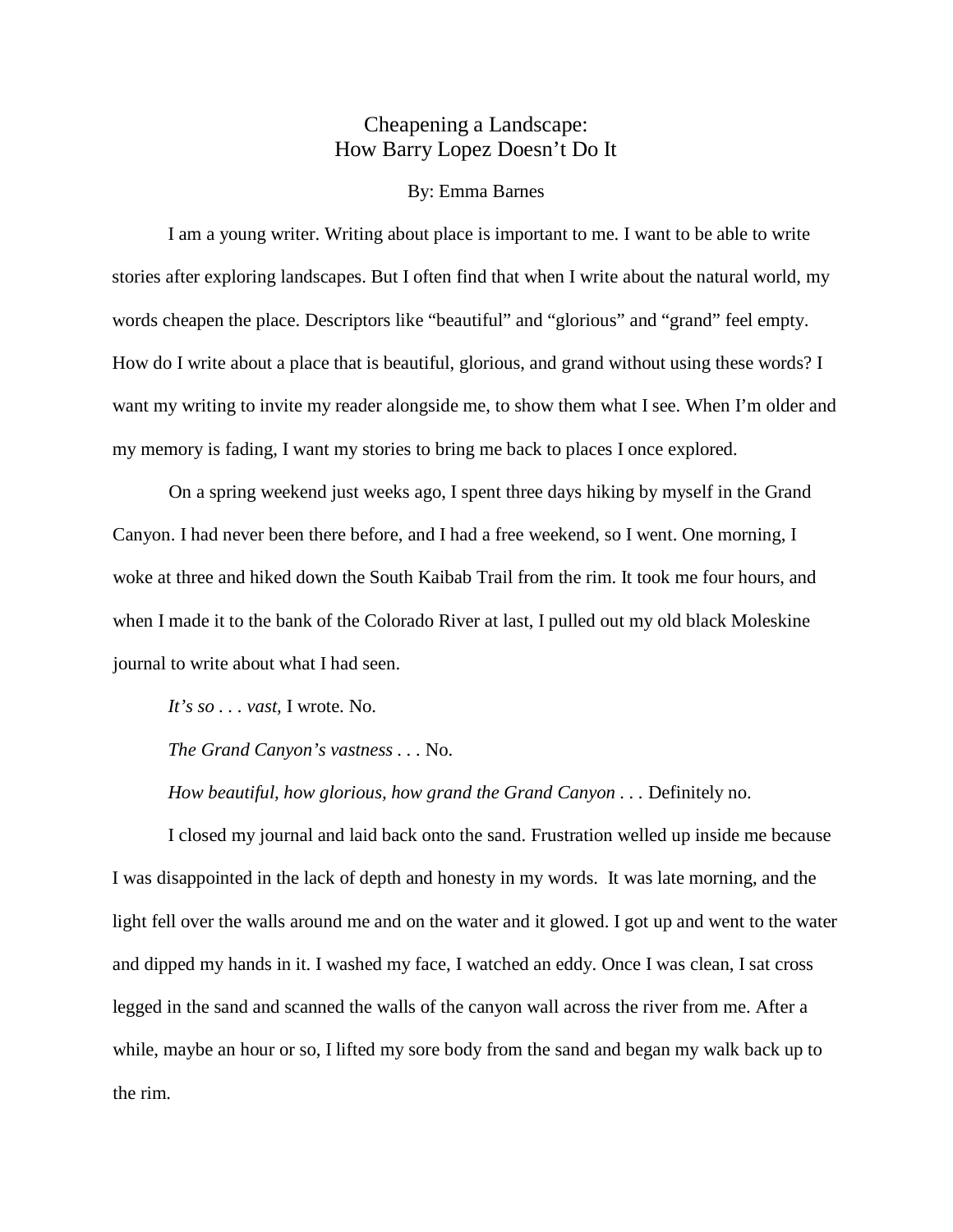A few days later, after returning to my home in Texas, I picked up a collection of stories by Barry Lopez called *Outside,* and read the story "Empira's Tapestry." In the story, a woman named Empira weaves a scene of the Grand Canyon into a tapestry. She reminisces about the

first time she saw the canyon, and says, "'I never forgot its breadth, how delicate the colors of the rocks and the sky and the trees that were hung in it. I wanted to fill that space up, to be inside it like a bird, graceful, rising, falling, flying long winding spirals from the rim down to a landing far below'" (80). Here, in these few



Grand Canyon National Park, 2016. Photograph by Emma Barnes.

sentences, Lopez shows us the depth and detail and openness of the Grand Canyon. Whereas I had written about surface details using descriptors, Lopez encourages the reader into the landscape by writing about how it would *feel* to be there.

Lopez, the author of many books and stories, and winner of the National Book Award for nonfiction, is a master of writing about places. That collection of his short stories, *Outside,* is an example of this mastery. Using the stories from *Outside* and his papers from the Sowell Collection (here), I have found three things Lopez does in his writing about landscapes that doesn't cheapen them, but honors them. I want to use these three things to become a better writer myself, and stop cheapening landscapes. So, here they are: Lopez is honest, he takes himself out of the center of his writing, and he writes clear sentences.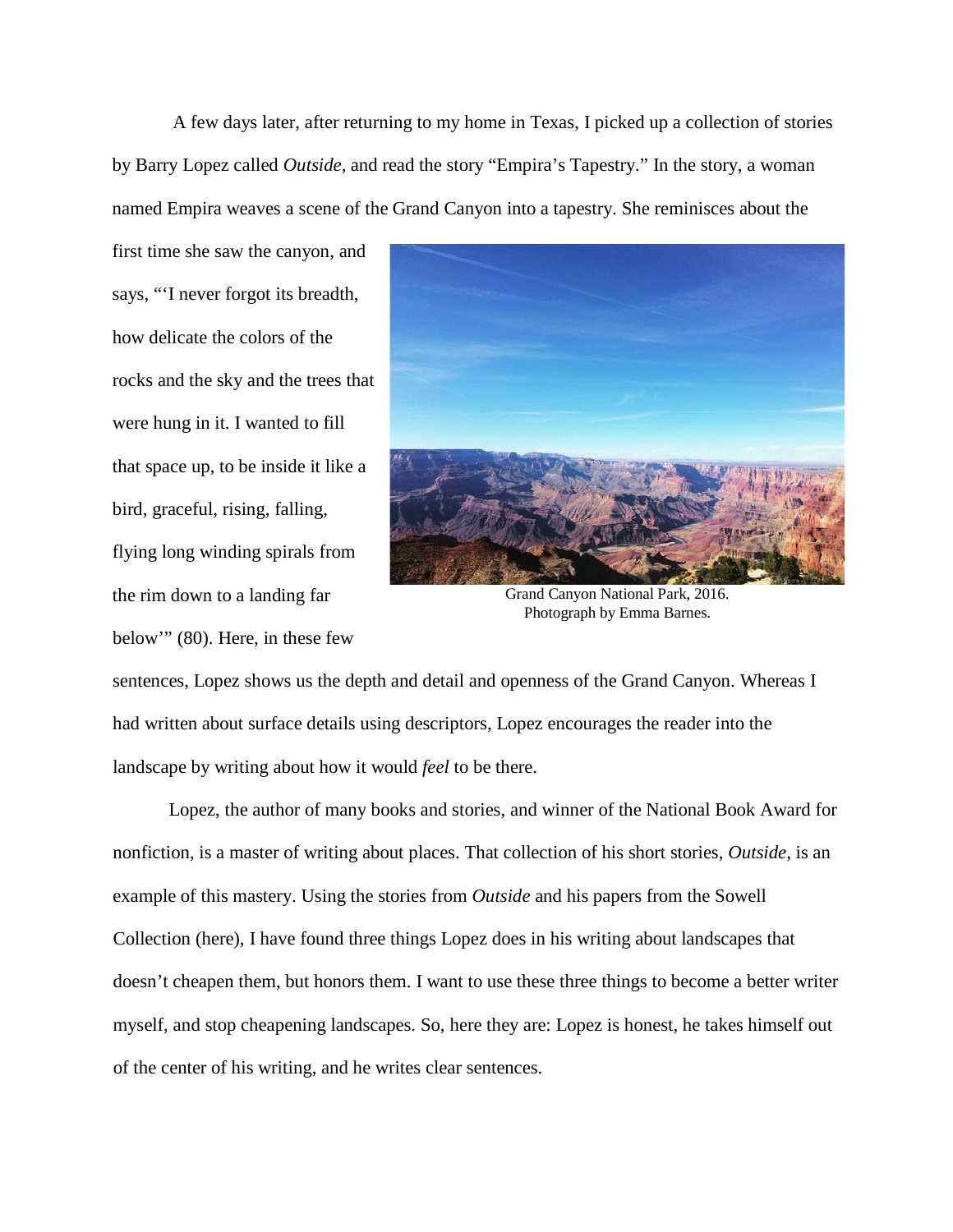**Lopez is honest.** Barry Lopez goes to places and studies them and writes about them. He does his research. In his fiction, Lopez writes characters with stories that he has imagined, but the landscapes he places them in are real, mapped out, true, or otherwise created from experience. Lopez also writes nonfiction. His book *Arctic Dreams* is a study of the Arctic, its natural history and indigenous people and the story of its land. Years of research and traveling the Arctic went into this book. In it, he asks and explores the questions, "How do people imagine the landscapes they find themselves in? How does the land shape the imaginations of the people who dwell in it? How does desire itself, the desire to comprehend, shape knowledge?" (xxvii). Lopez asks questions about landscapes and people, and answers them with his stories.

Another book by Lopez called *Crossing Open Ground* includes the essay "Landscape and Narrative." In it, he writes, "Every storyteller falls short of a perfect limning of a landscape perception and language both fail. But to make up something that is not there, something which can never be corroborated in the land, to knowingly set forth a false relationship, is to be lying, no longer telling a story" (30).

As a young writer, I'm challenged with putting my perception onto paper. My language fails a landscape. Rather than writing what I see, I embellish. When I try to write from a place that is not from my own perception, I fail to be honest. And that's how I do it—how I cheapen a landscape. But Barry Lopez doesn't do it.

**Lopez takes himself out of the center of his writing.** And I mean both his fiction and nonfiction. The story and the reader are more important to Lopez than himself. His motive isn't

~

~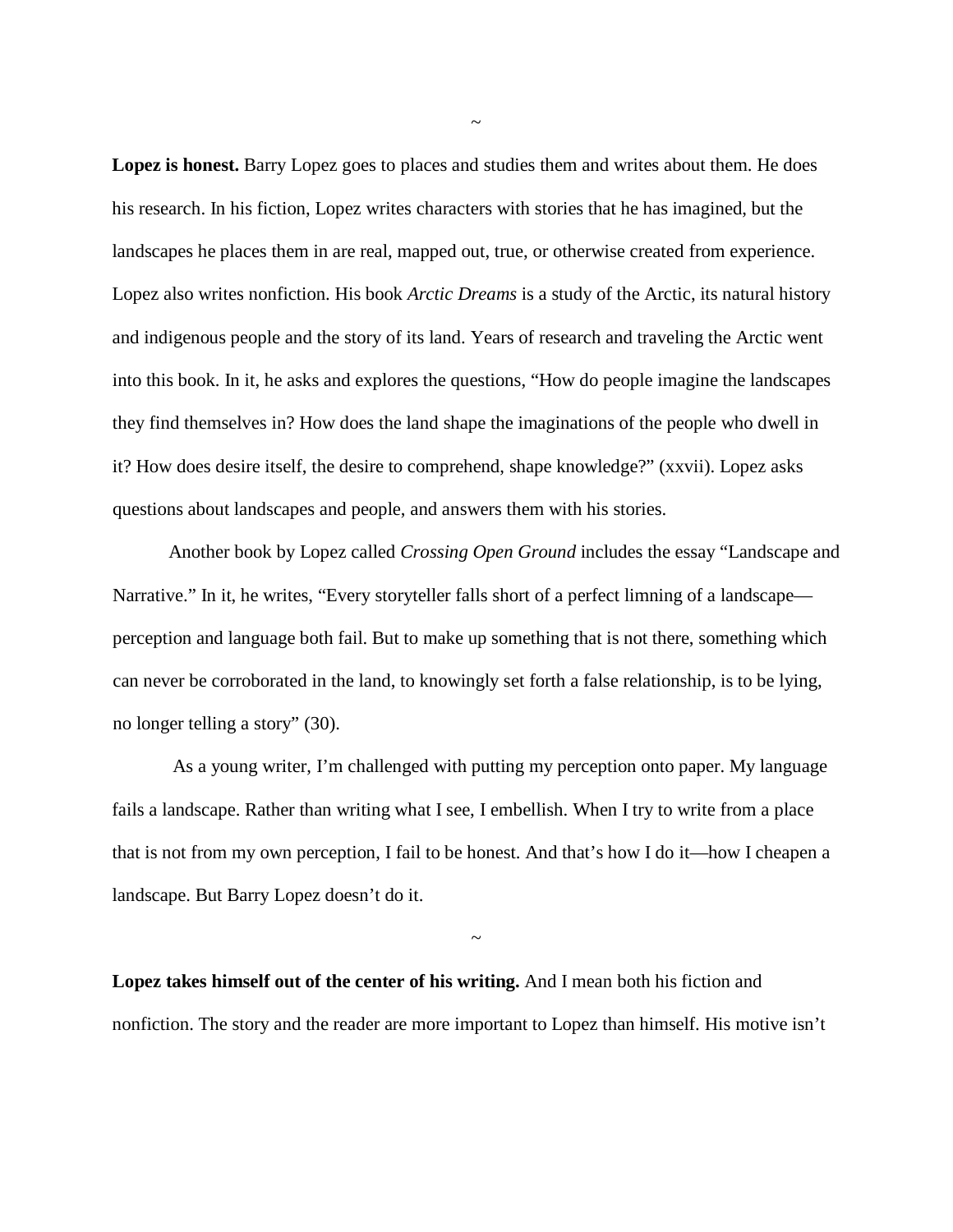to show his readers how smart he is. (Although, he is pretty darn smart.) He gives them what they need: a story.

In the fall of 2014, Lopez visited one of my writing classes here at Texas Tech University. He sat on a stool toward the front of the room and spoke about his life, his writing, the places he had been. I remember he said something about how when he writes a story, he takes the hand of the reader and guides her through it, and then, once it is time, he lets go, places his hand on the reader's back, and gently releases her into the story, into the place.

The story "Desert Notes" in *Outside* is an embodiment of this analogy. The story begins, "I know you are tired. I am tired too. Will you walk along the edge of the desert with me? I would like to show you what is before us" (15). Lopez brings the reader along with him in "Desert Notes," showing rattlesnakes and rocks and stillness and silence. Then he quietly leaves. In the closing paragraph, Lopez writes, "I will leave you alone to look out on the desert. What makes you want to leave now is what is trying to kill you. Have the patience to wait until the rattlesnake kills itself. Others may tell you that this has already happened, and this may be true. But wait until you see for yourself, until you are sure" (18). This is classic Barry Lopez. He makes his presence known, guides us, then leaves us in the story to explore it ourselves.

A good friend of mine once had dinner with Lopez and wrote to me about it. He wrote, "There is an intensity to Barry, as if he has struck the rock and is drinking the spring dry . . . only the spring is you, the moment, the story." My friend loved that Lopez tells stories to keep storytelling alive, and to bring people joy and perspective.

In Lopez's fiction, his narrators show the reader what is to be seen. Here's an example from the story "Twilight," which details the history of a Navajo rug as it passes from one owner to another. Lopez writes, "I see the woman who smells like sagebrush and her three children with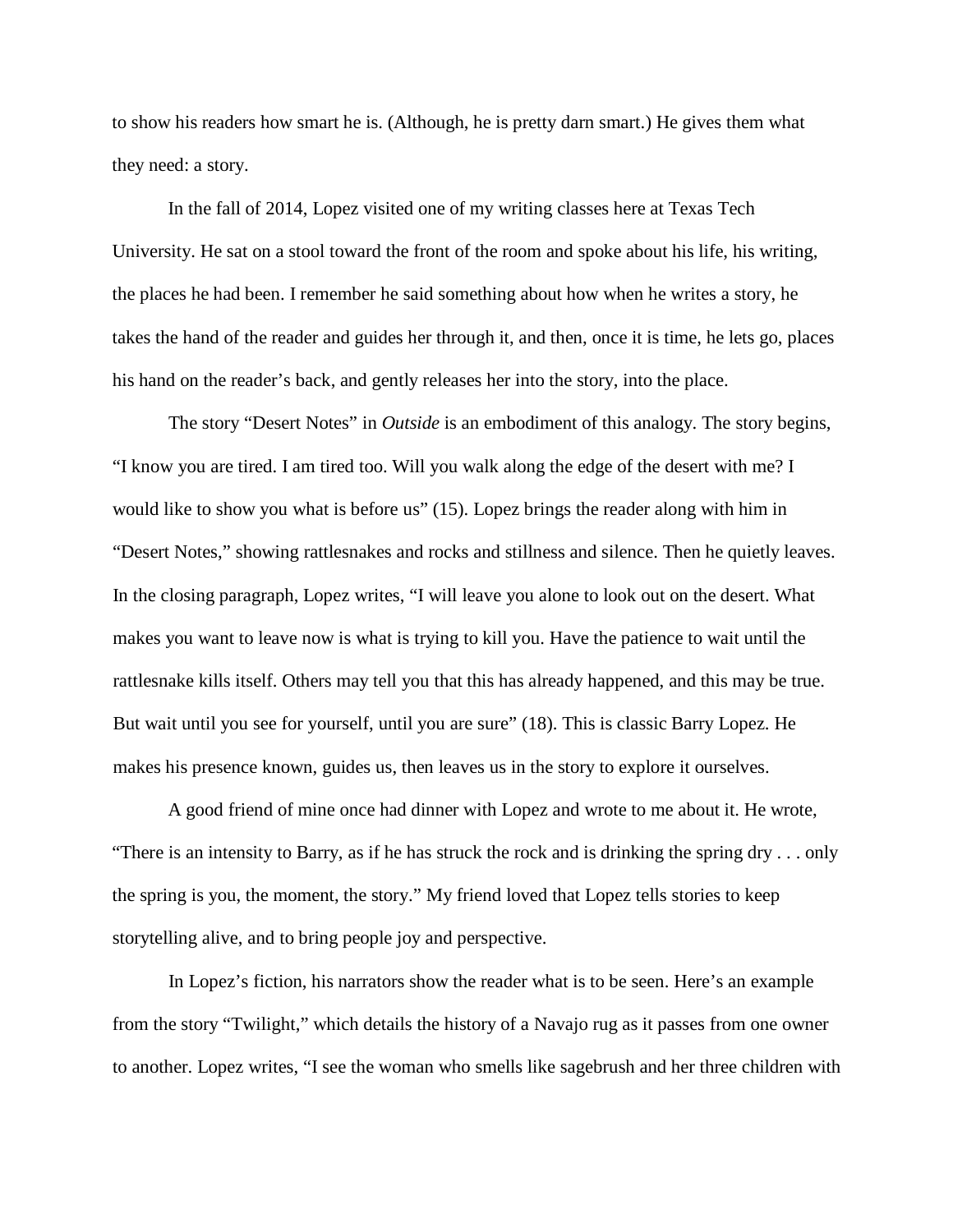large white eyes and tattered leggings. I see the boy who rolls in dust like a horse and the legionnaire with the alabaster skin polished smooth by the wind. I see the magnificent jethery loping across the desert like a grey-hound with his arms full of oars" (27). These sentences all start with "I," but not a single one is about Lopez. They are about what he wants us to see with him.

And that's how Barry Lopez doesn't do it.

**Lopez writes clear sentences.** Some of them are simple. Some of them are long and detailed and have a lot of commas, but each sentence he writes has clear direction and meaning. Because you can understand his sentences, you can better understand the landscape Lopez wants to show you. His language brings the landscape closer, within grasp. Here's a passage from his story, "The Falls":

~

When we came through Stanley Basin in Idaho we crossed over a little bridge where the Salmon River was only a foot deep, ten feet across. It came across a big meadow, out of some quaking aspen. 'Let's go up there,' he said. 'I bet that's good water.' We did. We camped up in those aspen and that was good water. It was sweet like a woman's lips when you are in love and holding back  $(57)$ .

Lopez writes what he means: The Salmon River was shallow at the bridge. The water was good and sweet. Clear sentences let the story come through. I struggle with this, because I try to make my sentences pretty rather than clear. Lopez's stories are powerful because he just writes clear sentences.

~

And that's how Barry Lopez doesn't do it.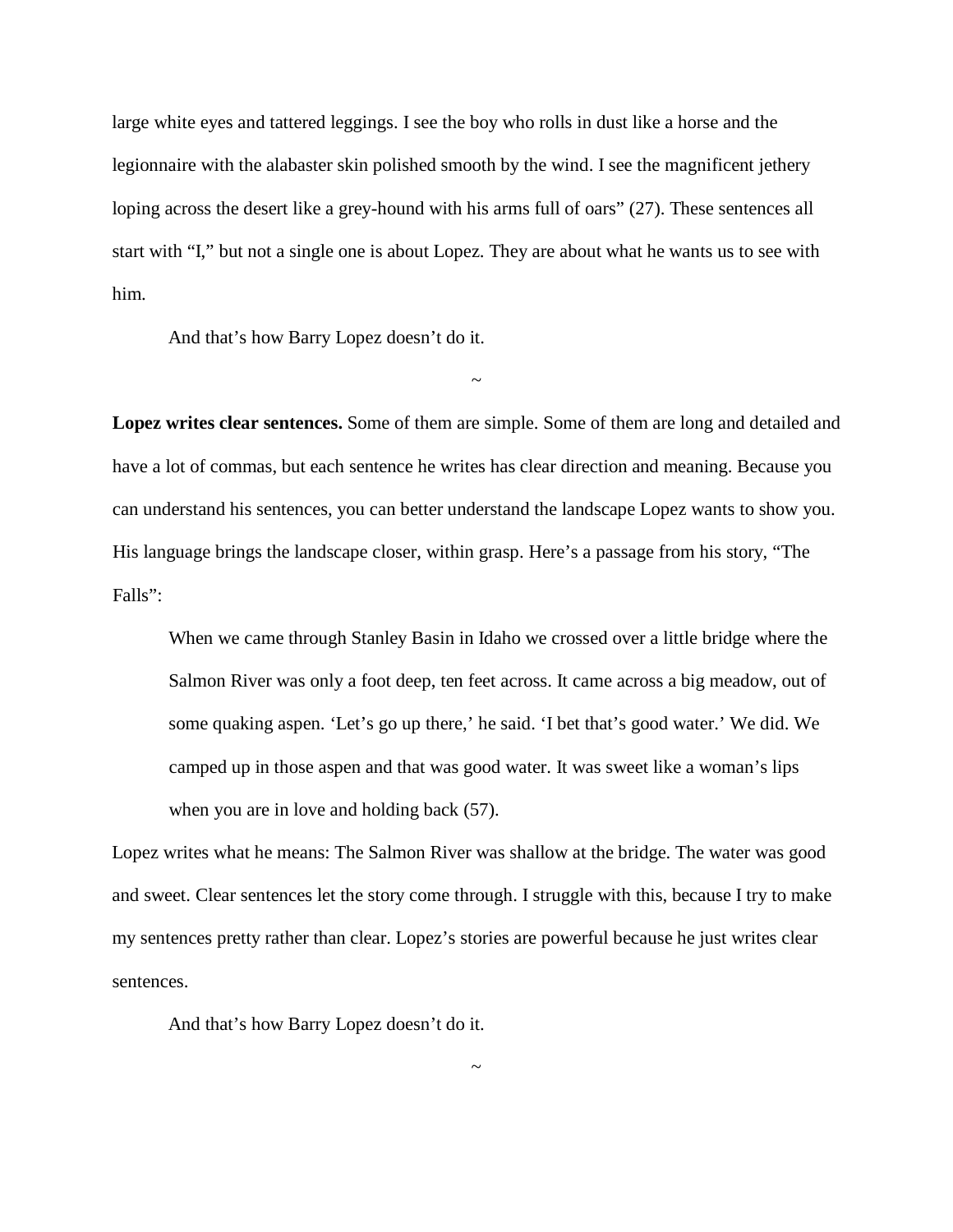Well, Barry Lopez has a few years on me. He has traveled the globe, studying landscapes on every continent. He writes a *lot.* With time and experience, and learning from masters like Lopez, my writing will mature, and it will stop being cheap. Writing is powerful, as it documents and honors landscapes and people and stories. And story is powerful because, as Lopez once said in an interview, "Everything is held together with stories."

If this is true, and everything—the whole universe—is held together with stories, then I better focus on these three things: I will be honest, I will take myself out of the center of my writing, and I will write clear sentences.